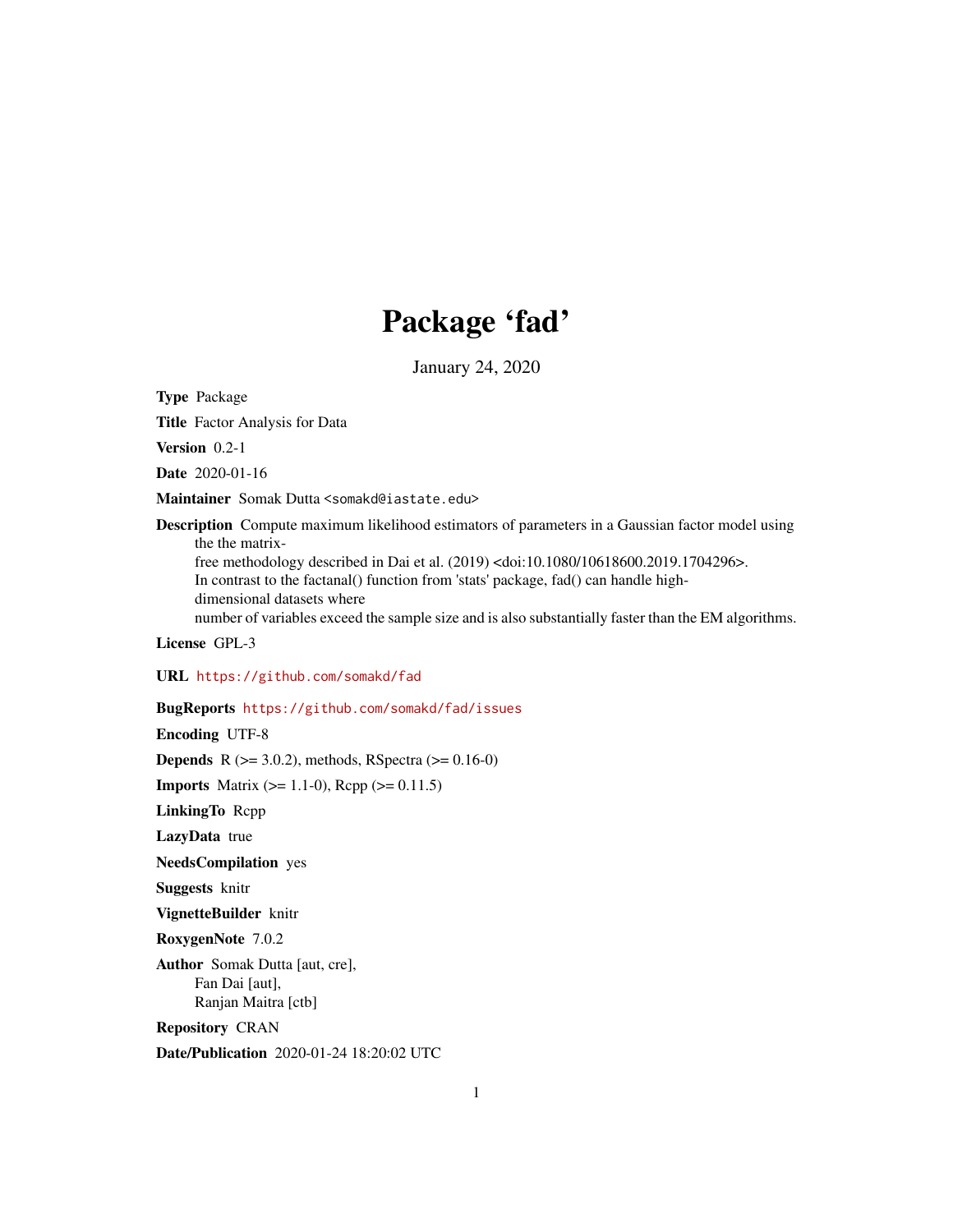### <span id="page-1-0"></span>R topics documented:

#### **Index** [5](#page-4-0)

fad *Factor Analysis for data (high or low dimensional).*

#### Description

Perform fast matrix-free maximum-likelihood factor analysis on a covariance matrix or data matrix, works if number of variables is more than number of observations.

#### Usage

```
fad(
  x,
  factors,
 data = NULL,
  covmat = NULL,n.obs = NA,
 subset,
 na.action,
  start = NULL,
  scores = c("none", "regression", "Bartlett"),
 rotation = "varimax",
  control = NULL,
 lower = 0.005,...
)
```
#### Arguments

| $\mathsf{x}$ | A formula or a numeric matrix or an object that can be coerced to a numeric<br>matrix.                                                                    |
|--------------|-----------------------------------------------------------------------------------------------------------------------------------------------------------|
| factors      | The number of factors to be fitted.                                                                                                                       |
| data         | An optional data frame (or similar: see model, frame), used only if $x$ is a for-<br>mula. By default the variables are taken from environment (formula). |
| covmat       | A covariance matrix, or a covariance list as returned by cov.wt. Of course,<br>correlation matrices are covariance matrices.                              |
| n.obs        | The number of observations, used if covmat is a covariance matrix.                                                                                        |
| subset       | A specification of the cases to be used, if x is used as a matrix or formula.                                                                             |
| na.action    | The naturation to be used if x is used as a formula.                                                                                                      |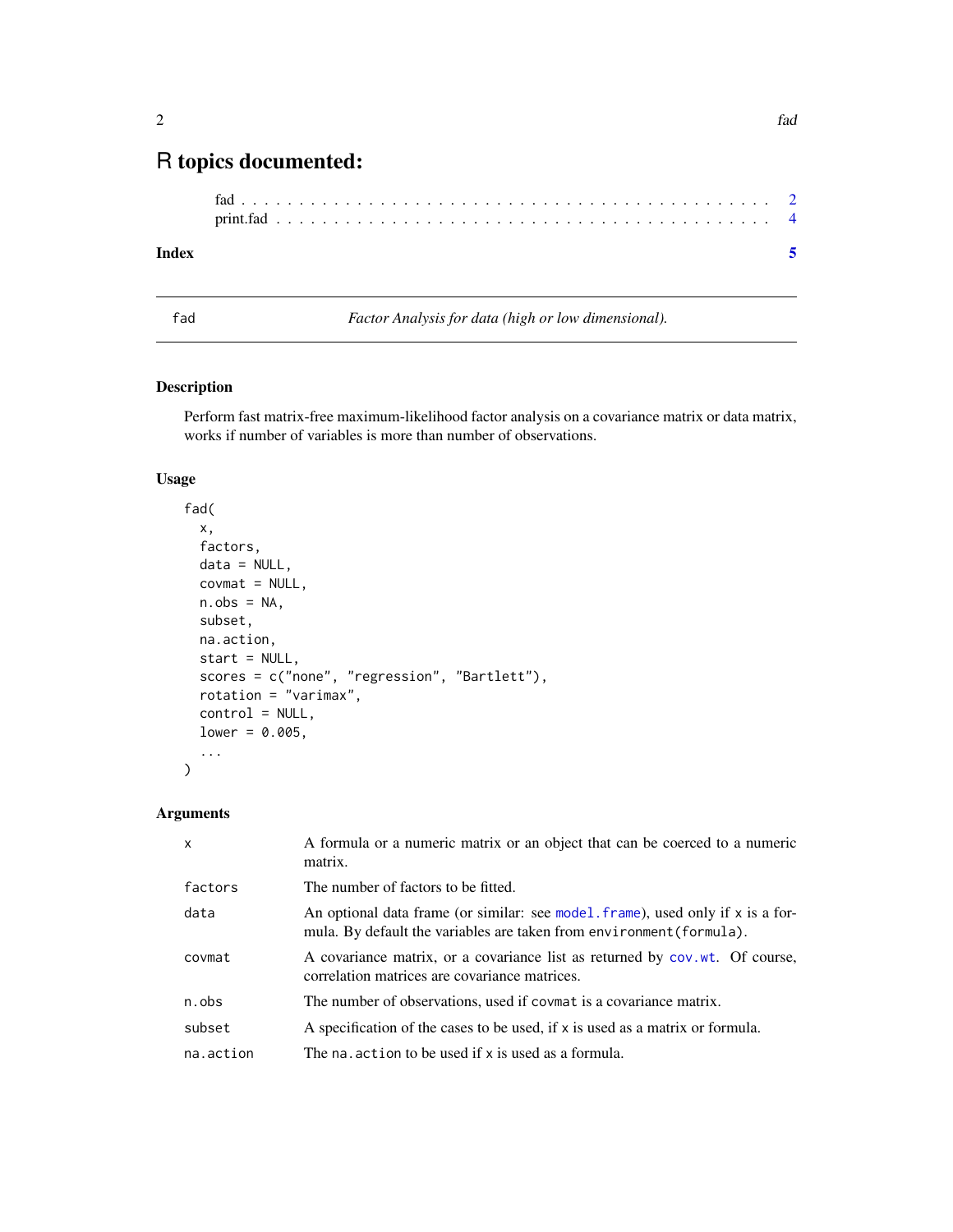<span id="page-2-0"></span>

| start    | NULL or a matrix of starting values, each column giving an initial set of unique-<br>nesses.                                                                                                                                                                                                                                                     |
|----------|--------------------------------------------------------------------------------------------------------------------------------------------------------------------------------------------------------------------------------------------------------------------------------------------------------------------------------------------------|
| scores   | Type of scores to produce, if any. The default is none, "regression" gives<br>Thompson's scores, "Bartlett" given Bartlett's weighted least-squares scores.<br>Partial matching allows these names to be abbreviated. Also note that some of<br>the scores-types are not applicable when $p > n$ .                                               |
| rotation | character. "none" or the name of a function to be used to rotate the factors: it<br>will be called with first argument the loadings matrix, and should return a list<br>with component loadings giving the rotated loadings, or just the rotated load-<br>ings. The options included in the package are: varimax, promax, quartimax,<br>equamax. |
| control  | A list of control values:<br><b>nstart</b> The number of starting values to be tried if start = NULL. Default 1.<br><b>trace</b> logical. Output tracing information? Default FALSE.<br><b>opt</b> A list of control values to be passed to optim's control argument.<br><b>rotate</b> a list of additional arguments for the rotation function. |
| lower    | The lower bound for uniquenesses during optimization. Should be $> 0$ . Default<br>0.005.                                                                                                                                                                                                                                                        |
|          | Components of control can also be supplied as named arguments to fad.                                                                                                                                                                                                                                                                            |
|          |                                                                                                                                                                                                                                                                                                                                                  |

#### Value

An object of class "fad" with components

| A matrix of loadings, one column for each factor. The factors are ordered in<br>decreasing order of sums of squares of loadings, and given the sign that will<br>make the sum of the loadings positive. This is of class "loadings" |
|-------------------------------------------------------------------------------------------------------------------------------------------------------------------------------------------------------------------------------------|
| The uniquenesses computed.                                                                                                                                                                                                          |
| The results of the optimization: the value of the criterion (a linear function of<br>the negative log-likelihood) and information on the iterations used.                                                                           |
| The argument factors.                                                                                                                                                                                                               |
| The number of degrees of freedom of the factor analysis model.                                                                                                                                                                      |
| The method: always "mle".                                                                                                                                                                                                           |
| The rotation matrix if relevant.                                                                                                                                                                                                    |
| If requested, a matrix of scores. napredict is applied to handle the treatment<br>of values omitted by the na. action.                                                                                                              |
| The number of observations if available, or NA.                                                                                                                                                                                     |
| The matched call.                                                                                                                                                                                                                   |
| If relevant.                                                                                                                                                                                                                        |
| The maximum log-likelihood and the Bayesian Information Criteria.                                                                                                                                                                   |
|                                                                                                                                                                                                                                     |

#### See Also

[factanal](#page-0-0)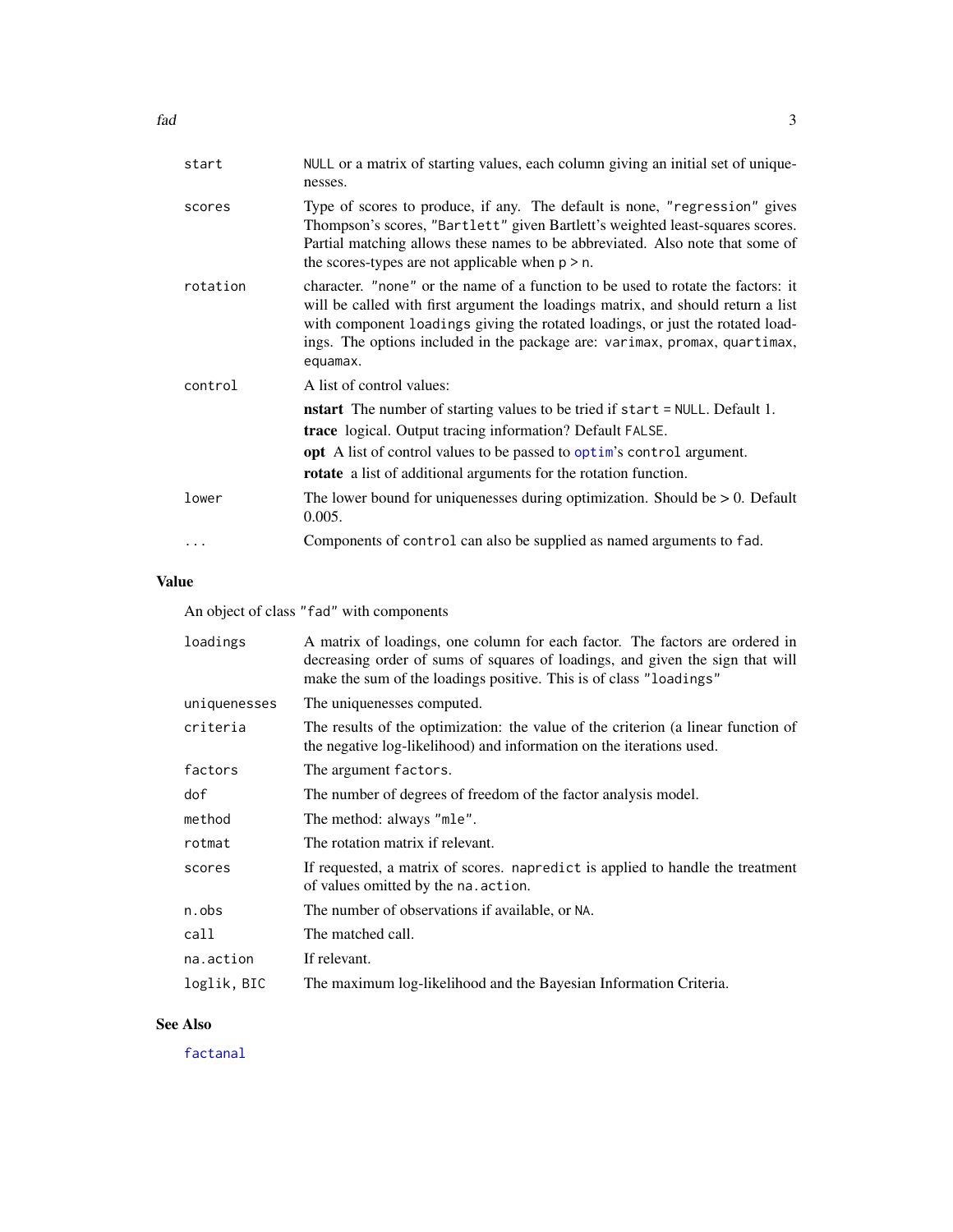#### Examples

```
set.seed(1234)
## Simulate a 200 x 3 loadings matrix ~i.i.d N(0,1)
L <- matrix(rnorm(200*3),200,3)
## Simulate the uniquenesses i.i.d U(0.2,0.9)
D <- runif(200,0.2,0.9)
## Generate a data matrix of size 50 x 200 with rows
## ~i.i.d. N(0,LL'+diag(D))
X <- tcrossprod(matrix(rnorm(50*3),50,3),L) + matrix(rnorm(50*200),50,200) %*% diag(sqrt(D))
## Fit a factor model with 3 factors:
fit = fad(X,3)## Print the loadings:
print(fit$loadings)
```
print.fad *Print the Output of Factor Analysis*

#### Description

Prints the output of the fad.

#### Usage

## S3 method for class 'fad' print(x, digits =  $3, ...$ )

#### Arguments

|                      | an object of class fad.                                                |
|----------------------|------------------------------------------------------------------------|
| digits               | number of decimal places to use in printing uniquenesses and loadings. |
| $\ddot{\phantom{0}}$ | further arguments to print.                                            |

#### Value

None.

<span id="page-3-0"></span>